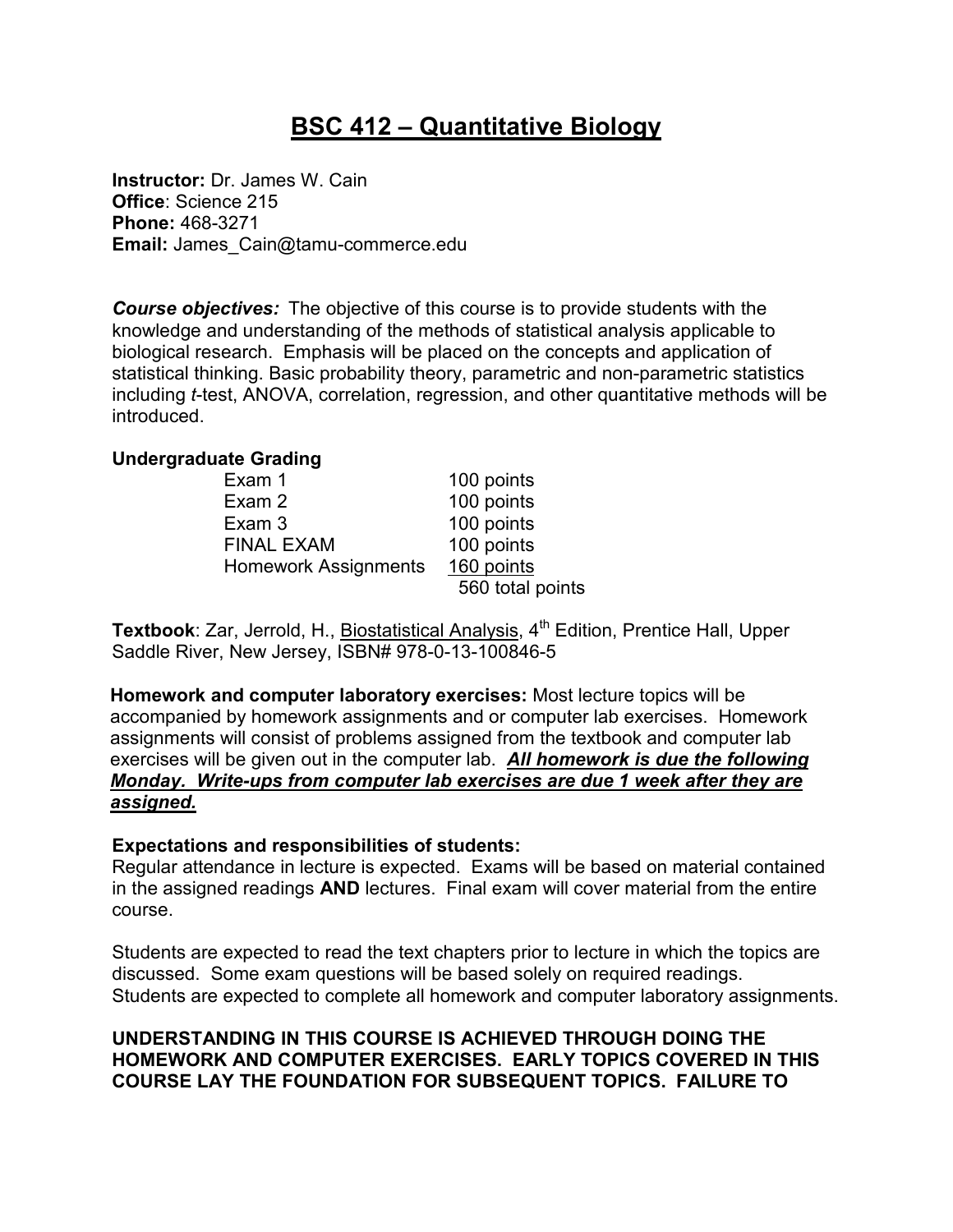## **COMPLETE THE HOMEWORK ASSIGNMENTS WILL ULTIMATELY LOWER YOUR TEST SCORES AND MAKE THE COURSE MORE DIFFICULT.**

Make-up exams are generally not permitted except in the case of serious illnesses or family emergencies; permission for make-exams will be at the discretion of the instructor. Make-up exams will never be given without proof of a legitimate excuse for missing class on the date of exams. If you are seriously ill and know in advance of the exam that you are not likely to make it, you will be required to get approval from the instructor for the make-up exam **PRIOR** to the scheduled exam date.

## **Obligatory Statements:**

All student enrolled at the University shall follow the tenets of common decency and acceptable behavior conducive to a positive learning environment (see Student's Guide Handbook, Policies and Procedures, Conduct).

Plagiarism is a criminal activity. You must cite all sources of information. Copying of material, whether parts of sentences, whole sentences, paragraphs or entire articles, will result in a score of zero for your assignment and can result in further disciplinary action. Note that this is true throughout the University and we do have plagiarismdetecting software in place. Further information for avoiding this activity will be provided with your written assignments

**Students with Disabilities:** The Americans with Disabilities Act (ADA) is a federal antidiscrimination statute that provides comprehensive civil rights protection for persons with disabilities. Among other things, this legislation requires that all students with disabilities be guaranteed a learning environment that provides for reasonable accommodation of their disabilities. If you have a disability requiring an accommodation, please contact: **Office of Student Disability Resources and Services, Texas A&M University-Commerce, Gee Library, Room 132, Phone (903) 886-5150 or (903) 886- 5835, Fax (903) 468-8148,** StudentDisabilityServices@tamu-commerce.edu